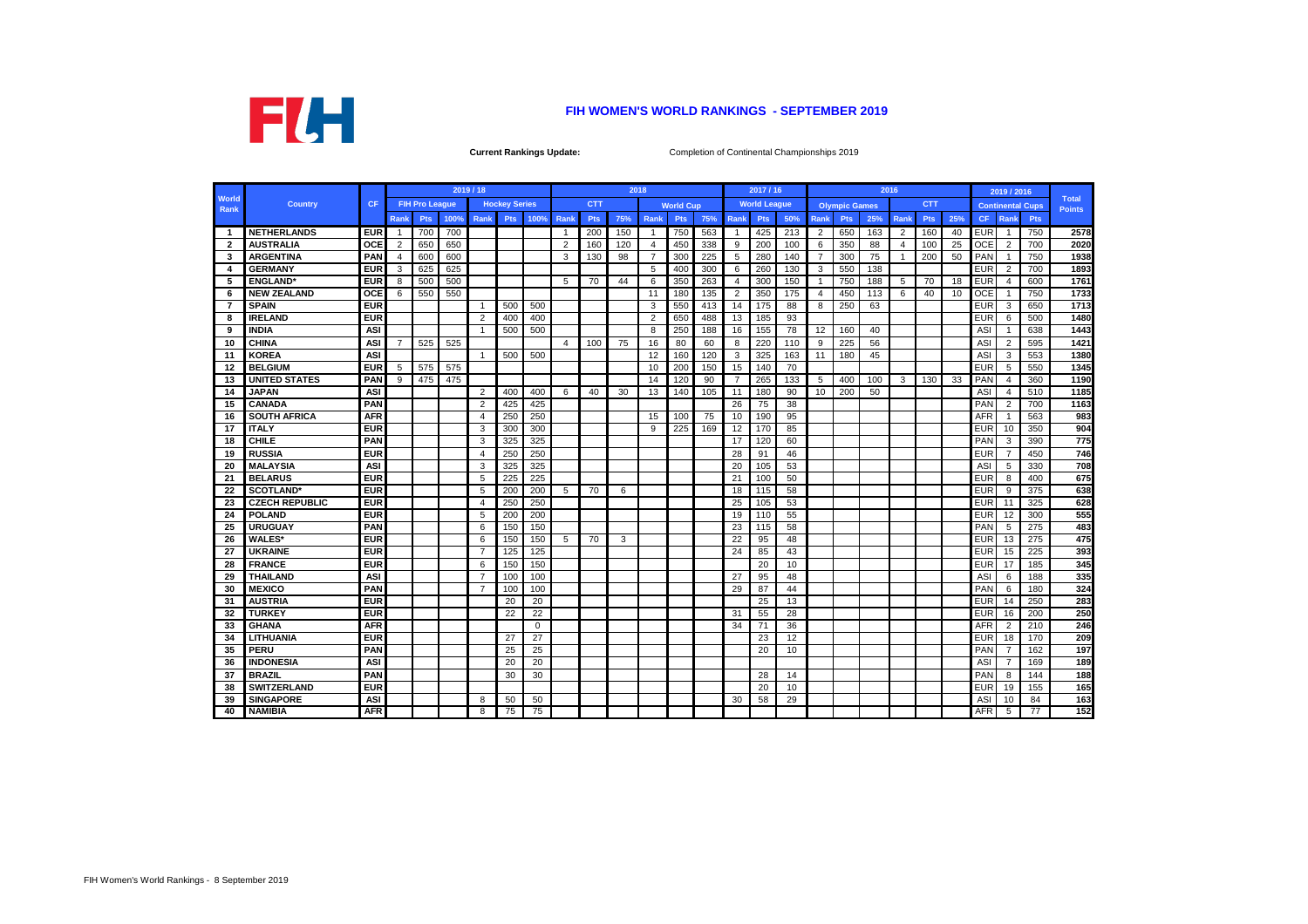| 41  | <b>KAZAKHSTAN</b>            | ASI        |  |   | 35 | 35 |  |  |  | 32 | 52 | 26              |  |  |  | ASI        | 9              | 90  | 151              |
|-----|------------------------------|------------|--|---|----|----|--|--|--|----|----|-----------------|--|--|--|------------|----------------|-----|------------------|
| 42  | <b>CHINESE TAIPEI</b>        | <b>ASI</b> |  |   |    |    |  |  |  |    |    |                 |  |  |  | ASI        | 8              | 150 | 150              |
| 43  | <b>CROATIA</b>               | <b>EUR</b> |  |   |    |    |  |  |  |    |    |                 |  |  |  | <b>EUR</b> | 20             | 140 | 140              |
| 44  | <b>BARBADOS</b>              | <b>PAN</b> |  |   |    |    |  |  |  |    |    |                 |  |  |  | PAN        | 9              | 135 | 135              |
| 45  | <b>KENYA</b>                 | <b>AFR</b> |  |   |    |    |  |  |  |    | 25 | 13              |  |  |  | <b>AFR</b> | $\mathbf{3}$   | 117 | $\overline{130}$ |
| 46  | <b>ZIMBABWE</b>              | <b>AFR</b> |  |   | 20 | 20 |  |  |  |    |    |                 |  |  |  | <b>AFR</b> | 4              | 108 | 128              |
| 47  | <b>HONG KONG CHINA</b>       | <b>ASI</b> |  |   | 27 | 27 |  |  |  | 35 | 44 | 22              |  |  |  | ASI        | 11             | 78  | 127              |
| 48  | <b>SLOVENIA</b>              | <b>EUR</b> |  |   |    |    |  |  |  |    |    |                 |  |  |  | <b>EUR</b> | 21             | 125 | $\overline{125}$ |
| 49  | <b>FIJI</b>                  | <b>OCE</b> |  | 8 | 75 | 75 |  |  |  |    | 20 | 10              |  |  |  | <b>OCE</b> | 6              | 38  | 123              |
| 50  | <b>SLOVAKIA</b>              | <b>EUR</b> |  |   |    |    |  |  |  |    |    |                 |  |  |  | <b>EUR</b> | 22             | 110 | $\frac{1}{10}$   |
| -51 | <b>TRINIDAD &amp; TOBAGO</b> | <b>PAN</b> |  |   |    |    |  |  |  | 33 | 49 | 25              |  |  |  | PAN        | 11             | 81  | 106              |
| 52  | <b>PUERTO RICO</b>           | <b>PAN</b> |  |   | 30 | 30 |  |  |  |    |    |                 |  |  |  | PAN        | 13             | 69  | 99               |
| 53  | <b>PAPUA NEW GUINEA</b>      | <b>OCE</b> |  |   |    |    |  |  |  |    | 30 | 15              |  |  |  | <b>OCE</b> | $\mathbf{3}$   | 81  | 96               |
| 54  | <b>HUNGARY</b>               | <b>EUR</b> |  |   |    |    |  |  |  |    |    |                 |  |  |  | <b>EUR</b> | 23             | 95  | 95               |
| 55  | <b>SOLOMON ISLANDS</b>       | <b>OCE</b> |  |   | 25 | 25 |  |  |  |    | 25 | 13              |  |  |  | <b>OCE</b> | $\overline{4}$ | 54  | 92               |
| 56  | <b>CUBA</b>                  | <b>PAN</b> |  |   |    |    |  |  |  |    |    |                 |  |  |  | PAN        | 10             | 88  | 88               |
| 57  | <b>SRI LANKA</b>             | <b>ASI</b> |  |   |    |    |  |  |  |    | 30 | 15              |  |  |  | ASI        | 13             | 66  | $\overline{81}$  |
| 58  | <b>NIGERIA</b>               | <b>AFR</b> |  |   |    |    |  |  |  |    | 20 | 10              |  |  |  | <b>AFR</b> | 6              | 70  | 80               |
| 59  | <b>TONGA</b>                 | <b>OCE</b> |  |   | 20 | 20 |  |  |  |    | 20 | 10              |  |  |  | <b>OCE</b> | 5              | 50  | 80               |
| 60  | <b>PARAGUAY</b>              | <b>PAN</b> |  |   | 35 | 35 |  |  |  |    | 27 | 14              |  |  |  | PAN        | 17             | 27  | 75               |
| 61  | <b>DOMINICAN REPUBLIC</b>    | <b>PAN</b> |  |   |    |    |  |  |  |    |    |                 |  |  |  | PAN        | 12             | 75  | 75               |
| 62  | <b>PAKISTAN</b>              | <b>ASI</b> |  |   |    |    |  |  |  |    |    |                 |  |  |  | ASI        | 12             | 72  | 72               |
| 63  | <b>EGYPT</b>                 | <b>AFR</b> |  |   |    |    |  |  |  |    |    |                 |  |  |  | <b>AFR</b> | 6              | 70  | $\overline{70}$  |
| 64  | <b>CAMBODIA</b>              | <b>ASI</b> |  |   |    |    |  |  |  |    | 22 | 11              |  |  |  | ASI        | 15             | 54  | 65               |
| 65  | <b>JAMAICA</b>               | <b>PAN</b> |  |   |    |    |  |  |  |    |    |                 |  |  |  | PAN        | 14             | 63  | 63               |
| 66  | <b>UZBEKISTAN</b>            | <b>ASI</b> |  |   |    |    |  |  |  |    |    |                 |  |  |  | <b>ASI</b> | 14             | 60  | 60               |
| 67  | <b>GUATEMALA</b>             | <b>PAN</b> |  |   | 22 | 22 |  |  |  |    | 20 | 10              |  |  |  | PAN        | 18             | 25  | 57               |
| 68  | <b>GUYANA</b>                | <b>PAN</b> |  |   |    |    |  |  |  |    |    |                 |  |  |  | PAN        | 15             | 56  | 56               |
| 69  | <b>PANAMA</b>                | <b>PAN</b> |  |   |    | 22 |  |  |  |    |    |                 |  |  |  | PAN        | 16             | 29  | 51               |
| 70  | <b>BOLIVIA</b>               | <b>PAN</b> |  |   | 20 | 20 |  |  |  |    |    |                 |  |  |  | PAN        | 19             | 22  | 42               |
| 71  | <b>SAMOA</b>                 | <b>OCE</b> |  |   |    |    |  |  |  |    |    |                 |  |  |  | <b>OCE</b> | $\overline{7}$ | 34  | 34               |
| 72  | <b>VANUATU</b>               | <b>OCE</b> |  |   | 30 | 30 |  |  |  |    |    |                 |  |  |  | OCE        |                |     | 30               |
| 73  | <b>ZAMBIA</b>                | <b>AFR</b> |  |   | 25 | 25 |  |  |  |    |    |                 |  |  |  | <b>AFR</b> |                |     | 25               |
| 74  | <b>BERMUDA</b>               | <b>PAN</b> |  |   |    |    |  |  |  |    |    |                 |  |  |  | PAN        | 20             | 20  | 20               |
| 75  | <b>BRUNEI</b>                | <b>ASI</b> |  |   |    |    |  |  |  |    | 23 | $\overline{12}$ |  |  |  | <b>ASI</b> |                |     | $\overline{12}$  |

Where teams have the same total of WR points, ranking is determined by the highest placement at the most recent FIH or continental event

Notes

\*

From 2014 teams which win a Qualifying World League or FIH Series Open Tournament receive a bonus of 25 points

Points for Great Britain shared by England, Scotland, Wales proportionally based upon the number of matches played by players from each nation in Great Britain team.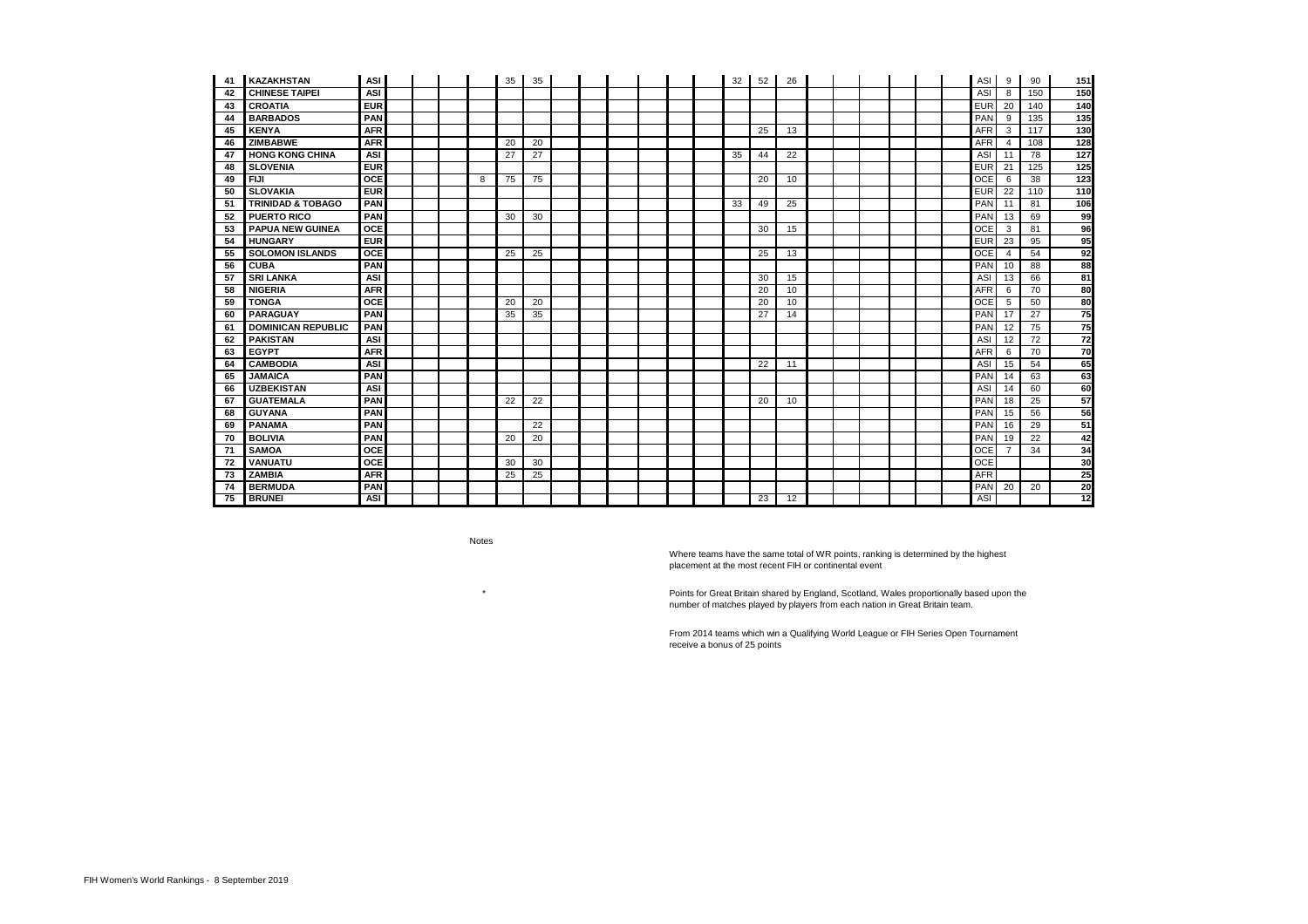|        |            |            | 2019                  |          |            | 2017                          |     |                  |                   |                  |                         | 2018                |                              |            | 2018                          |      |                 | 2017       |     |            | 2016                          |     |                  |
|--------|------------|------------|-----------------------|----------|------------|-------------------------------|-----|------------------|-------------------|------------------|-------------------------|---------------------|------------------------------|------------|-------------------------------|------|-----------------|------------|-----|------------|-------------------------------|-----|------------------|
| anking | Country    |            | African Road to Tokyo |          |            | <b>Africa Cup for Nations</b> |     | <b>Total Pts</b> | <b>CF Ranking</b> | Country          |                         | <b>Asian Games</b>  |                              |            | <b>Asian Champions Trophy</b> |      |                 | Asia Cup   |     |            | <b>Asian Champions Trophy</b> |     | <b>Total Pts</b> |
|        |            | Rank       | <b>Pts</b>            | 100%     | Rank       | <b>Pts</b>                    | 50% |                  |                   |                  | Rank                    | <b>Pts</b>          | 100%                         | Rank       |                               | 100% | Rank            | <b>Pts</b> | 50% | Rank       |                               | 25% |                  |
|        | <b>RSA</b> |            | 562.5                 | 562.5    |            | 563                           | 281 | 844              |                   | IND.             |                         | 595<br>--------     | 595<br>---------             |            | 595                           | 595  |                 | 638        | 319 |            | 638                           | 159 | 1668             |
|        | GHA        |            | 210                   | 210      |            | 210                           | 105 | 315              |                   | CHN <sup>*</sup> | .                       | 553<br>---------    | 553<br>----------            |            | 553                           | 553  |                 | 595        | 298 |            | 595                           | 149 | 1551             |
|        | <b>KEN</b> |            | 108                   | 108      |            | 108                           | 54  | 162              |                   | KOR*             | ------------            | 510<br>---------    | 510<br>                      |            | 638                           | 638  |                 | 553        | 276 |            | 510                           | 128 | 1551             |
|        | ZIM        |            | 117                   | 117      | <b>DNP</b> |                               |     | 117              |                   | <b>JPN</b>       |                         | 638                 | 638<br>---------             |            | 330                           | 330  |                 | 510        | 255 |            | 553                           | 138 | 1361             |
|        | <b>NAM</b> |            | 77                    | 77       | <b>DNP</b> |                               |     | 77               |                   | MAS              | -----------             | 330<br>.            | 330<br>                      |            | 510                           | 510  |                 | 330        | 165 |            | 330                           | 83  | 1088             |
|        | <b>NGR</b> | <b>DNP</b> |                       | $\Omega$ |            | 117                           | 59  | 59               |                   | <b>THA</b>       | ------------            | 188<br>------------ | 188<br>----------            | <b>DNP</b> |                               |      |                 | 188        | 94  | <b>DNP</b> |                               |     | 281              |
|        | EGY        | <b>DNP</b> |                       |          |            | $\overline{ }$                | 39  | 39               |                   | INA              |                         | 169                 | 169                          | <b>DNP</b> |                               |      | 15              | 54         | 27  | <b>DNP</b> |                               |     | 196              |
|        |            |            |                       |          |            |                               |     |                  |                   | TPE.             | ---------               | 150                 | --------<br>150<br>--------- | <b>DNP</b> |                               |      |                 | 90         | 45  | <b>DNP</b> |                               |     | 195              |
|        |            |            |                       |          |            |                               |     |                  |                   | <b>KAZ</b>       | ---------               | 84<br>.             | -84<br>---------             | <b>DNP</b> |                               |      |                 | 169        | 84  | <b>DNP</b> |                               |     | 168              |
|        |            |            |                       |          |            |                               |     |                  | 10                | <b>SGP</b>       |                         | 78                  | 78<br>---------              | <b>DNP</b> |                               |      |                 | 150        | 75  | <b>DNP</b> |                               |     | 153              |
|        |            |            |                       |          |            |                               |     |                  |                   | <b>HKG</b>       | ---------               | 90                  | 90<br>----------             | <b>DNP</b> |                               |      | 11              | 78         | 39  | <b>DNP</b> |                               |     | 129              |
|        |            |            |                       |          |            |                               |     |                  | 12 <sup>°</sup>   | <b>PAK</b>       | -----------             | ---------           | 72<br>-----------            | <b>DNP</b> |                               |      | 10 <sup>1</sup> | 84         | 42  | <b>DNP</b> |                               |     | 114              |
|        |            |            |                       |          |            |                               |     |                  | 13                | SRI              | <b>DNP</b><br>--------- |                     | ------------                 | <b>DNP</b> |                               |      | 12              | 72         | 36  | <b>DNP</b> |                               |     | 36               |
|        |            |            |                       |          |            |                               |     |                  | 14                | <b>UZB</b>       | <b>DNP</b>              |                     |                              | <b>DNP</b> |                               |      | 13              | 66         | 33  | <b>DNP</b> |                               |     | 33               |
|        |            |            |                       |          |            |                               |     |                  | 15                | CAM              | <b>DNP</b>              |                     |                              | <b>DNP</b> |                               |      | 14              | 60         | 20  | <b>DNP</b> |                               |     | 30               |

|      | 2019                                 |      |      |                                      |     |                  |                   |                |            |             |      |      |             |                    |  |
|------|--------------------------------------|------|------|--------------------------------------|-----|------------------|-------------------|----------------|------------|-------------|------|------|-------------|--------------------|--|
|      |                                      |      |      | 2017                                 |     |                  |                   |                |            | 2019        |      |      | 2017        |                    |  |
|      | <b>European Nations Championship</b> |      |      | <b>European Nations Championship</b> |     | <b>Total Pts</b> | <b>CF Ranking</b> | <b>Country</b> |            | Oceania Cup |      |      | Oceania Cup |                    |  |
| ∖ank | <b>Pts</b>                           | 100% | Rank | <b>Pts</b>                           | 50% |                  |                   |                | Rank       | Pts         | 100% | Rank | <b>Pts</b>  | 50%                |  |
|      | 750                                  | 750  |      | 750                                  | 375 | 1125             |                   | <b>NZL</b>     |            | 750         | 750  |      | 700         | 350                |  |
| ົ    | 700                                  | 700  |      | 600                                  | 300 | 1000             |                   | <b>AUS</b>     |            | 700         | 700  |      | 750         | 375                |  |
| 3    | 650                                  | 650  |      | 550                                  | 275 | 925              |                   | <b>PNG</b>     | ≂          | 81          | 81   |      | 81          | 41                 |  |
|      | 600                                  | 600  |      | 650                                  | 325 | 925              |                   | SOL            |            | 54          | 54   |      | 38          | 19                 |  |
| 6    | 500                                  | 500  |      | 700                                  | 350 | 850              |                   | <b>TGA</b>     |            | 50          | 50   |      | 34          | 17<br>$\mathbf{r}$ |  |
| 5    | 550                                  | 550  |      | 500                                  | 250 | 800              |                   | FIJ            | <b>DNP</b> |             |      |      | 54          | 27                 |  |
|      | 450                                  | 450  | 10   | 350                                  | 175 | 625              |                   | <b>SAM</b>     | <b>DNP</b> |             |      |      | 50          | 25                 |  |

|                   |            |                 | 2019                                 |      |                | 2017                                 |     |                  |
|-------------------|------------|-----------------|--------------------------------------|------|----------------|--------------------------------------|-----|------------------|
| <b>CF Ranking</b> | Country    |                 | <b>European Nations Championship</b> |      |                | <b>European Nations Championship</b> |     | <b>Total Pts</b> |
|                   |            | Rank            | <b>Pts</b>                           | 100% | Rank           | <b>Pts</b>                           | 50% |                  |
|                   | <b>NED</b> |                 | 750                                  | 750  |                | 750                                  | 375 | 1125             |
| $\overline{2}$    | GER        | 2               | 700                                  | 700  | $\overline{4}$ | 600                                  | 300 | 1000             |
| 3                 | ESP*       | 3               | 650                                  | 650  | 5              | 550                                  | 275 | 925              |
|                   | ENG*       | $\overline{4}$  | 600                                  | 600  | 3              | 650                                  | 325 | 925              |
| 5                 | <b>BEL</b> | 6               | 500                                  | 500  | $\overline{2}$ | 700                                  | 350 | 850              |
| 6                 | <b>IRL</b> | 5               | 550                                  | 550  | 6              | 500                                  | 250 | 800              |
| $\overline{7}$    | <b>RUS</b> | $\overline{z}$  | 450                                  | 450  | 10             | 350                                  | 175 | 625              |
| 8                 | <b>BLR</b> | 8               | 400                                  | 400  | 9              | 375                                  | 188 | 588              |
| 9                 | <b>SCO</b> | 9               | 375                                  | 375  | 8              | 400                                  | 200 | 575              |
| 10                | <b>ITA</b> | 10              | 350                                  | 350  | 11             | 325                                  | 163 | 513              |
| 11                | <b>CZE</b> | 14              | 250                                  | 250  | 7              | 450                                  | 225 | 475              |
| 12                | POL        | 11              | 325                                  | 325  | 13             | 275                                  | 138 | 463              |
| 13                | <b>WAL</b> | 13              | 275                                  | 275  | 12             | 300                                  | 150 | 425              |
| 14                | <b>AUT</b> | 12              | 300                                  | 300  | 15             | 225                                  | 113 | 413              |
| 15                | <b>UKR</b> | 15              | 225                                  | 225  | 14             | 250                                  | 125 | 350              |
| 16                | <b>TUR</b> | 16              | 200                                  | 200  | 17             | 185                                  | 93  | 293              |
| 17                | <b>FRA</b> | 17              | 185                                  | 185  | 16             | 200                                  | 100 | 285              |
| 18                | LTU        | 18              | 170                                  | 170  | 19             | 155                                  | 78  | 248              |
| 19                | SUI        | 19              | 155                                  | 155  | 18             | 170                                  | 85  | 240              |
| 20                | CRO        | 20              | 140                                  | 140  | 20             | 140                                  | 70  | 210              |
| 21                | <b>SLO</b> | 23              | 95                                   | 95   | 21             | 125                                  | 63  | 158              |
| 22                | <b>SVK</b> | 21              | 125                                  | 125  | <b>DNP</b>     |                                      |     | 125              |
|                   |            | $\overline{22}$ |                                      | 110  | DNP            |                                      |     | 110              |
| 23                | <b>HUN</b> |                 | 110                                  |      |                |                                      |     |                  |

## *IMPORTANT NOTE*

**NOTE: The ranking points allocated to each country are to establish Continental Ranking ONLY. Separate points are then allocated to each country based upon the weightings fixed for each CF** 

# **CONTINENTAL RANKINGS - WOMEN** *SEPTEMBER 2019*



## **AFRICAN HOCKEY FEDERATION (WOMEN) ASIAN HOCKEY FEDERATION (WOMEN)**

|                   |                |            | 2019                         |             |            | 2017                          |     |                  |
|-------------------|----------------|------------|------------------------------|-------------|------------|-------------------------------|-----|------------------|
| <b>CF Ranking</b> | <b>Country</b> |            | <b>African Road to Tokyo</b> |             |            | <b>Africa Cup for Nations</b> |     | <b>Total Pts</b> |
|                   |                | Rank       | <b>Pts</b>                   | <b>100%</b> | Rank       | <b>Pts</b>                    | 50% |                  |
|                   | <b>RSA</b>     |            | 562.5                        | 562.5       |            | 563                           | 281 | 844              |
| 2                 | <b>GHA</b>     | ົ          | 210                          | 210         | 2          | 210                           | 105 | 315              |
| 3                 | <b>KEN</b>     |            | 108                          | 108         | 4          | 108                           | 54  | 162              |
| 4                 | ZIM            | 3          | 117                          | 117         | <b>DNP</b> |                               |     | 117              |
| 5                 | <b>NAM</b>     | 5          | 77                           | 77          | <b>DNP</b> |                               |     | 77               |
| 6                 | <b>NGR</b>     | <b>DNP</b> |                              | $\Omega$    | 3          | 117                           | 59  | 59               |
|                   | EGY            | <b>DNP</b> |                              | $\Omega$    | 5          | 77                            | 39  | 39               |

|                   |                |                | 2019                      |                 |                | 2017                    |     |                  |
|-------------------|----------------|----------------|---------------------------|-----------------|----------------|-------------------------|-----|------------------|
| <b>CF Ranking</b> | <b>Country</b> |                | <b>Pan American Games</b> |                 |                | <b>Pan American Cup</b> |     | <b>Total Pts</b> |
|                   |                | Rank           | Pts                       | 1000%           | <b>Rank</b>    | <b>Pts</b>              | 50% |                  |
| 1                 | ARG            | 1              | 750                       | 750             | 1              | 750                     | 375 | 1125             |
| $\overline{2}$    | CAN            | $\overline{2}$ | 700                       | 700             | 4              | 360                     | 180 | 880              |
| 3                 | <b>CHI</b>     | 4              | 360                       | 360             | 2              | 700                     | 350 | 710              |
| 4                 | <b>USA</b>     | 3              | 390                       | 390             | 3              | 390                     | 195 | 585              |
| 5                 | <b>URU</b>     | 5              | 275                       | 275             | 5              | 275                     | 138 | 413              |
| 6                 | <b>MEX</b>     | 6              | 180                       | 180             | 6              | 180                     | 90  | 270              |
| $\overline{7}$    | <b>PER</b>     | $\overline{7}$ | 162                       | 162             | 9              | 135                     | 68  | 230              |
| 8                 | <b>BRA</b>     | 10             | 84                        | 84              | $\overline{7}$ | 162                     | 81  | 165              |
| 9                 | <b>BAR</b>     | 10             | 84                        | 84              | 8              | 144                     | 72  | 156              |
| 10                | <b>CUB</b>     | 8              | 144                       | 144             | DNP            |                         |     | 144              |
| 11                | TTO            | 9              | 135                       | 135             | <b>DNP</b>     |                         |     | 135              |
| 12                | <b>DOM</b>     | 12             | 75                        | 75              | <b>DNP</b>     |                         |     | 75               |
| 13                | <b>PUR</b>     | 17             | 27                        | 27              | 10             | 88                      | 44  | 71               |
| 14                | <b>JAM</b>     | 13             | 69                        | 69              | <b>DNP</b>     |                         |     | 69               |
| 15                | <b>GUY</b>     | 14             | 63                        | 63              | <b>DNP</b>     |                         |     | 63               |
| 16                | <b>PAN</b>     | 20             | 20                        | 20              | 11             | 81                      | 41  | 61               |
| 17                | <b>PAR</b>     | 15             | 56                        | 56              | <b>DNP</b>     |                         |     | 56               |
| 18                | <b>GUA</b>     | 16             | 29                        | 29              | <b>DNP</b>     |                         |     | 29               |
| 19                | <b>BOL</b>     | 18             | 25                        | 25              | <b>DNP</b>     |                         |     | 25               |
| $\overline{20}$   | <b>BER</b>     | 19             | $\overline{22}$           | $\overline{22}$ | <b>DNP</b>     |                         |     | 22               |

# **OCEANIA HOCKEY FEDERATION (WOMEN)**

# **EUROPEAN HOCKEY FEDERATION (WOMEN)**

\* Where points are equal for 4-year cycle, team with most recent best result at CF Championships.

# **PAN AMERICAN HOCKEY FEDERATION (WOMEN)**

| 50% | <b>Total Pts</b> |
|-----|------------------|
| 375 | 1125             |
| 180 | 880              |
| 350 | 710              |
| 195 | 585              |
| 138 | 413              |
| 90  | 270              |
| 68  | 230              |
| 81  | 165              |
| 72  | 156              |
|     | 144              |
|     | 135              |
|     | 75               |
| 44  | 71               |
|     | 69               |
|     | 63               |
| 41  | 61               |
|     | 56               |
|     | 29               |
|     | 25               |
|     | $\overline{22}$  |